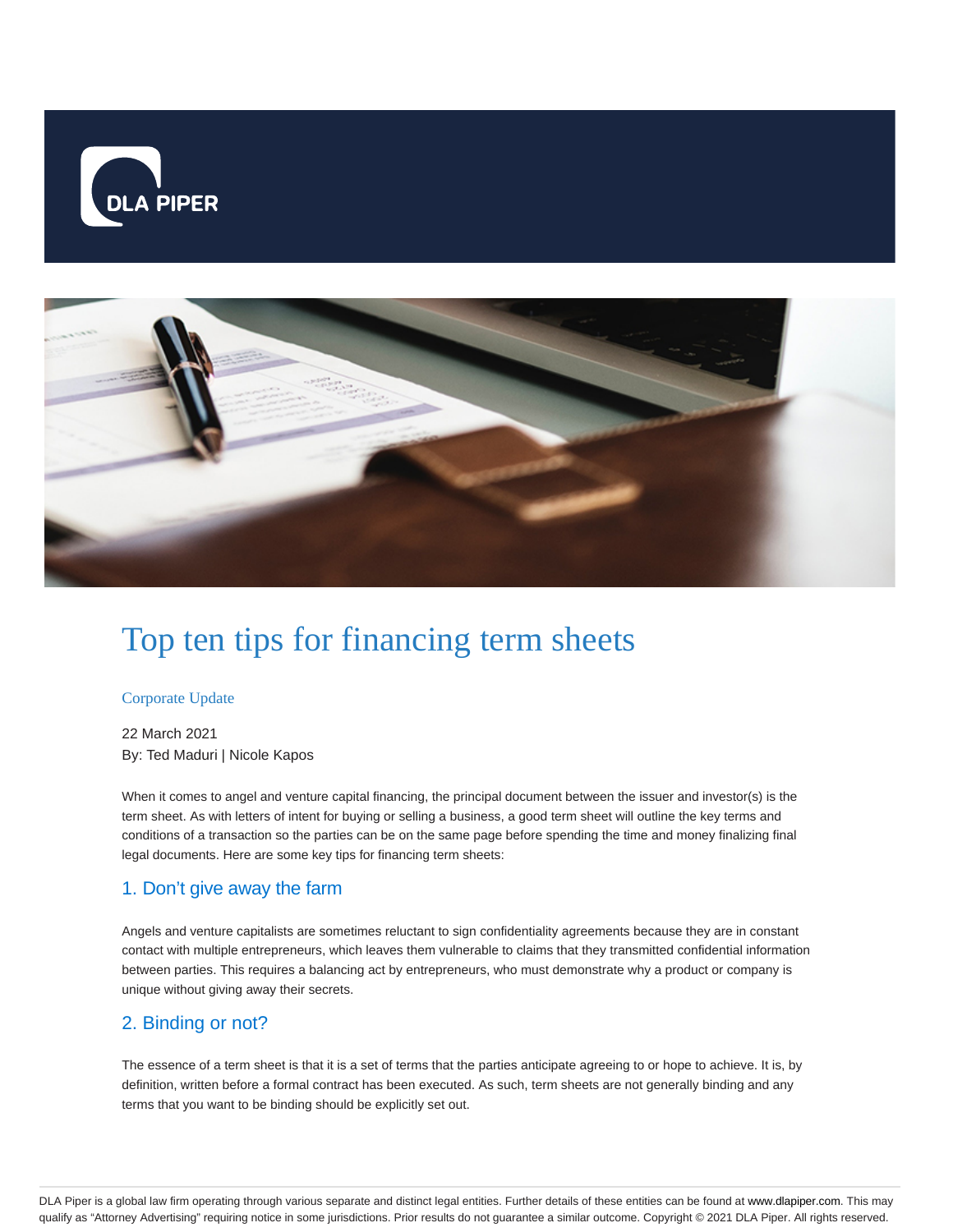## 3. Terms to include

Certain sections are common and recommended for a financing term sheet. Some of these sections will be binding even if the term sheet itself is not – these include:

- **Expenses who is responsible for paying what?**
- Confidentiality the company will be providing a lot of sensitive information and the investor may have competitor companies as part of their investment portfolio.
- Exclusivity is the company entitled to search for other investors while negotiating this financing? Like with a purchase and sale transaction, you don't want your hands tied for longer than is necessary, and especially if negotiations with the investor start to go sour. It is advisable to limit the timeframe as much as possible (30 to 90 days is typical) from execution of the term sheet, providing incentive to the investor to close the deal in a timely manner.

Other sections that are not usually binding if the term sheet is non-binding, but are important nonetheless, include the use of proceeds (what will the investors' funds be used for) and securities law requirements (if the company is not a reporting issuer, the investor must fit within one of the private placement exemptions).

## 4. Build a functional capitalization ("cap") table

You will want to include the issued and outstanding securities (including any options or convertible securities) and the anticipated numbers following completion of this round of financing. It will be beneficial to everyone if these numbers are prepared in a table or spreadsheet that allows the investor to see each party's basic shareholdings and fully diluted shareholdings, and allows certain inputs to be adjusted. As the valuation of the company or pricing of the offering gets negotiated, or simply to run "what if" scenarios, a well-produced cap table can be a powerful tool.

## 5. Pick the right kind of security

The most important aspect of a financing term sheet will be what the investor gets for its money. Is the investment for debt or equity, or a hybrid of the two? What will the security look like - simple common shares, whereby all shareholders share equally in the growth and liquidation of the company? Preference shares, with or without warrants or cumulative dividends? A debenture that is convertible upon some triggering event such a sale of the company? What you end up offering will largely depend on the market and the type of investor you're looking for (for example, individual vs. institutional).

#### 6. Raise enough money

Fundraising is extremely time-consuming and you almost always need more money than you think you do. There are certain sunk costs associated with raising money, such as professional fees, subject to the next point, it's always better to spread these costs over more invested dollars. Most importantly, once this round of financing is complete, ensure that you have enough funds to get you to a new (higher) valuation for the next round.

## 7. Take care in your valuation

Raising as much money (or more) than is necessary will need to be balanced against how much of the company you are prepared to give away. You will need to determine what percentage of the company the investor will get for what he, she or it is investing; this will require a determination of the fair market value of the company. This aspect of the term sheet is a negotiation and an iterative process, so be careful not to lead with your best offer and price. Do your homework on what is comparable and what is market, and always have a financial advisor assist with the valuation exercise. (Keep in mind that the fully diluted number of shares should usually take into account an additional "float" for employee options (a common way to incentivize key employees, which is essential to increasing value in the long run).) If founders give up too much too early, they risk losing their drive to create value for all shareholders.

## 8. Investor rights

In addition to the type of security, investors will be looking for what rights will be attached to the securities offered. These rights may include a board seat, consent rights (over certain material decisions), pre-emptive rights on future share